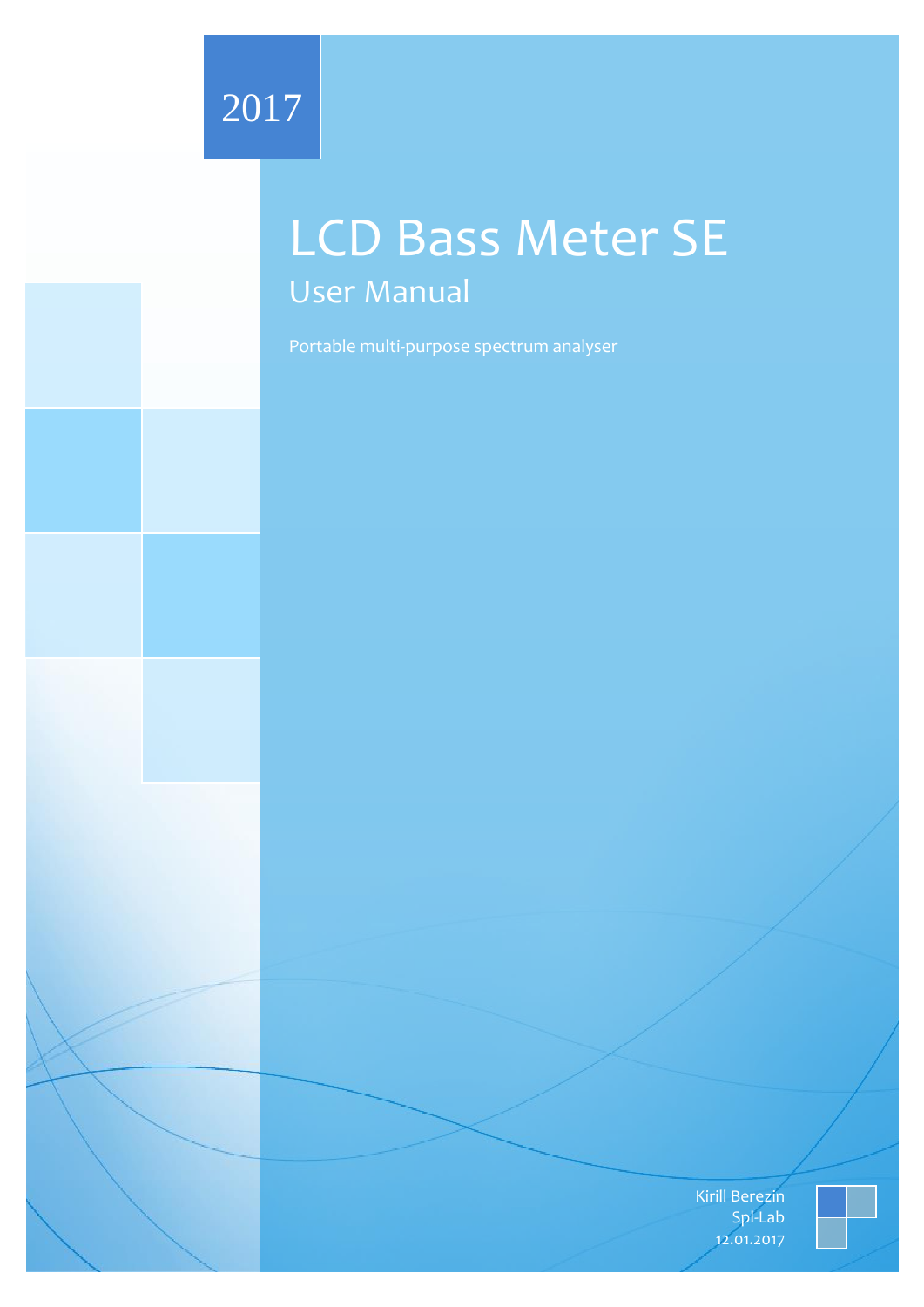# **Table of Contents**

<span id="page-1-0"></span>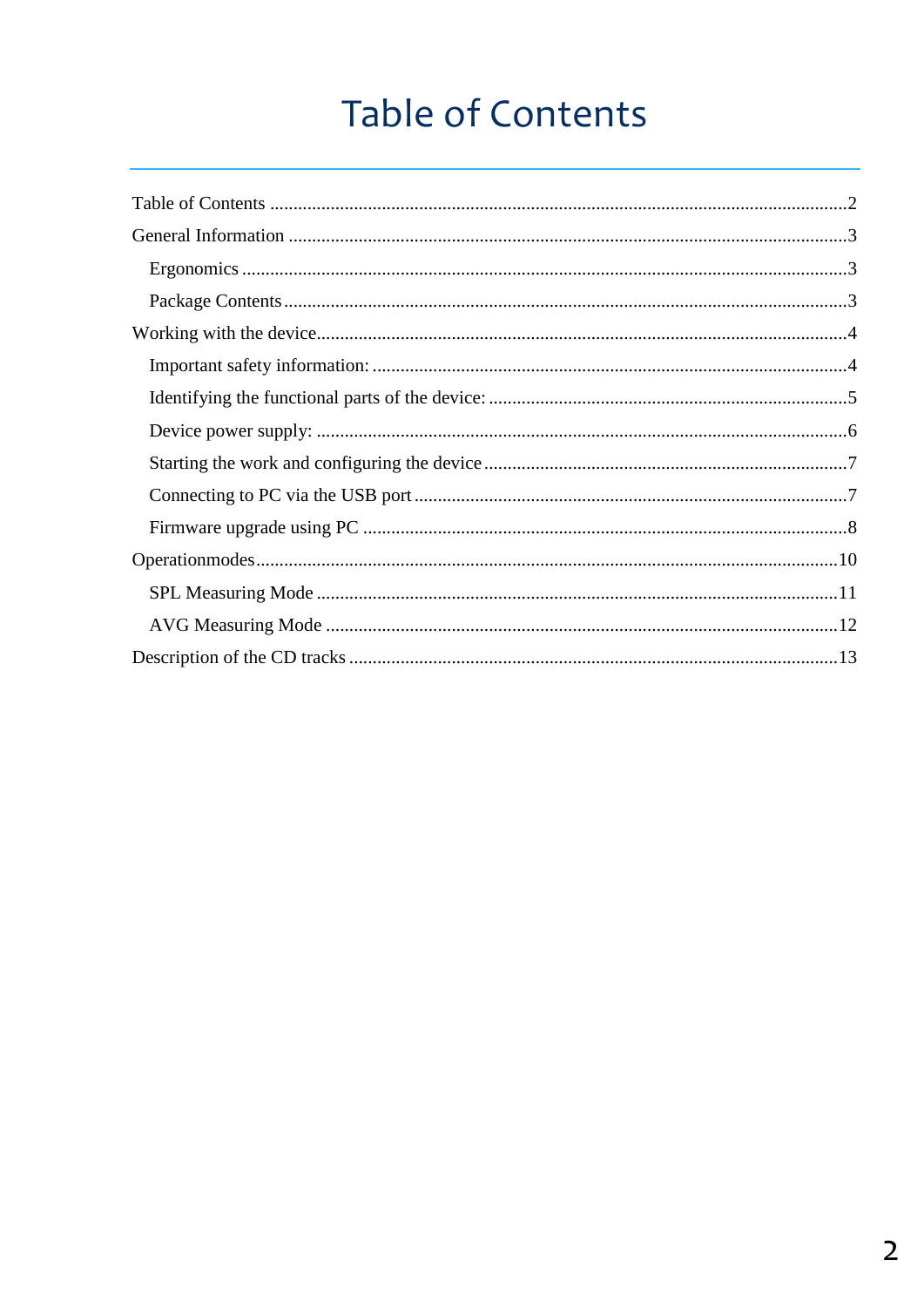# General Information

<span id="page-2-0"></span>The LCD BASS METER portable noise meter is intended for measuring the noise level and sound pressure at the low frequency. The source of the measured signal can be provided by both industrial equipment and acoustic systems. The main advantage of this noise meter is complete autonomy of work. For carrying out measurements you won't need a computer; all data is processed and calculated in the device and depicted on its display. If it is necessary to receive more detailed information, such as spectrum or signal waveform, the device can be connected to a PC using USB port. Using the NEXT-LAB SPL Sensor pressure transducer allows receiving results with high accuracy of 0.1 dB. The device has Lab-Bus digital bus port, to which the pressure sensor, microphone or power sensor can be connected. When user at the beginning purchases, for example, a set for measuring sound pressure, in future they can supplement it with the microphone for measuring AFC or with the power sensor for measuring current and voltage.

### <span id="page-2-1"></span>**Ergonomics**

The LCD BASS METER device is performed as the main unit and detachable sensor with vacuum suction cups for affixing in to any smooth surface, for example, glass. The the cable between the main unit and the sensor can be several meters long, which allows a user to be at some distance from the spot of measurement. At the main unit there are controls and two-line LCD display with micro-light for comfortable use of the device indoors or in the passenger compartment of a car. The device can operate on batteries, which should be inserted into the case, or from USB. The USB port is intended for power supply, updating the microcode and transferring data to a PC. The case of the device is made of the shockproof plastic material.

#### <span id="page-2-2"></span>**Package Contents**

- Main unit
- USB connection cable for charging and connecting the device to a PC
- Spl-Lab Measuring Center software for Windows
- Audio-CD with audio tracks for tuning (sine, sweep-tones, noise)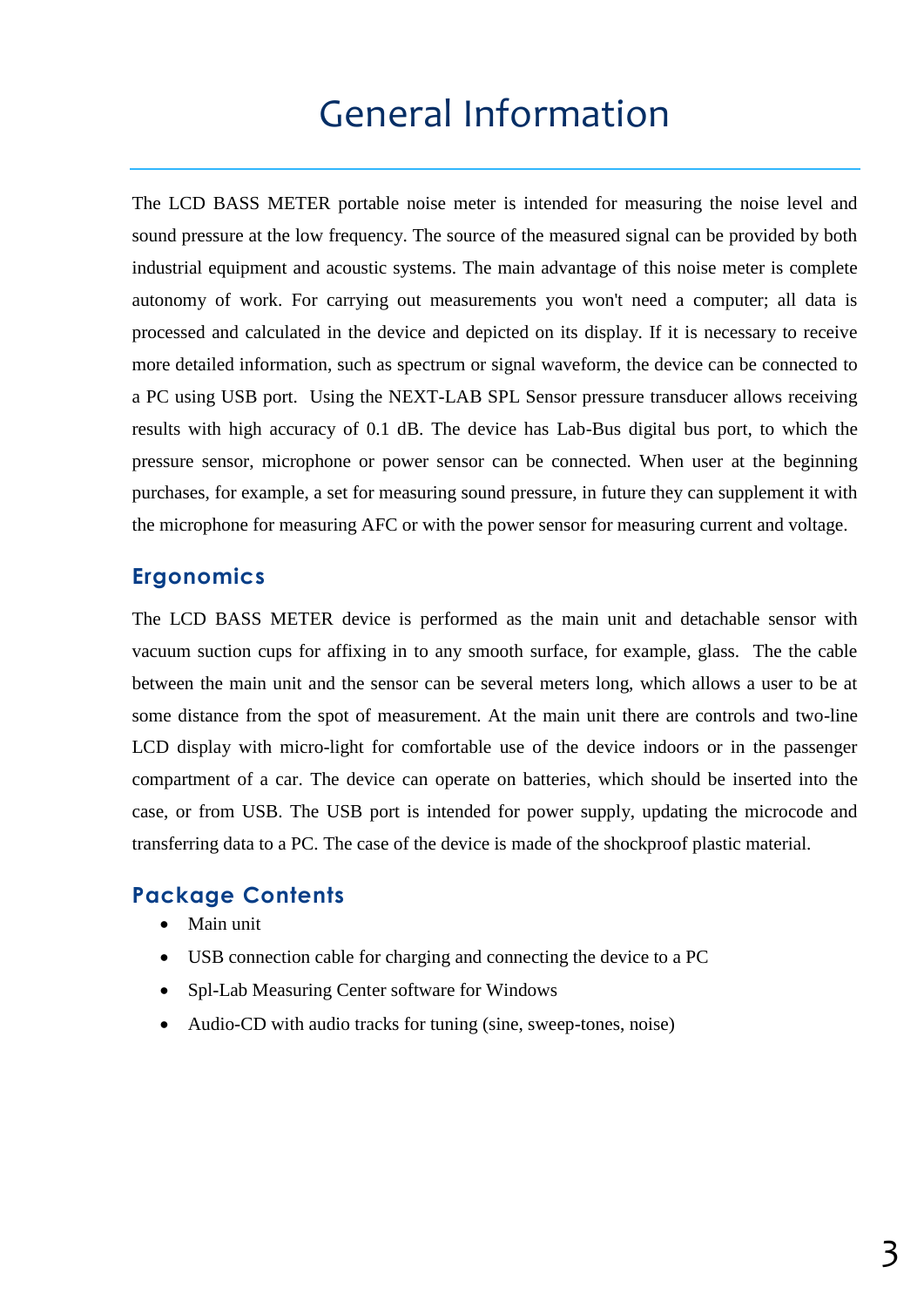# <span id="page-3-0"></span>Working with the device

## <span id="page-3-1"></span>**Important safety information:**

- ! The manufacturer does not bear responsibility for damage, caused directly or indirectly, as a result of improper use of device.
- ! Before using the device, examine its case for cracks and splits, because any depressurization of the device will result in its breakage.
- ! To avoid the risk of electric shock all the connector cables should not have insulation defects.
- ! Avoid measuring load beyond the maximum limit.
- ! All operations of connecting and disconnecting connection cables should be performed with equipment switched off.
- ! Do not use or store the device in the areas with high humidity or heat, as well as, close to the devices, generating strong magnetic field.
- ! During the preventive maintenance of the device do not use the synthetic detergents, do not apply solvents. Using wet wipes is more preferable.
- ! Before starting the device and a system on the whole, ensure that all the connection cables are switched correctly.
- ! Do not use the device at temperatures below 0 C and above 40 C.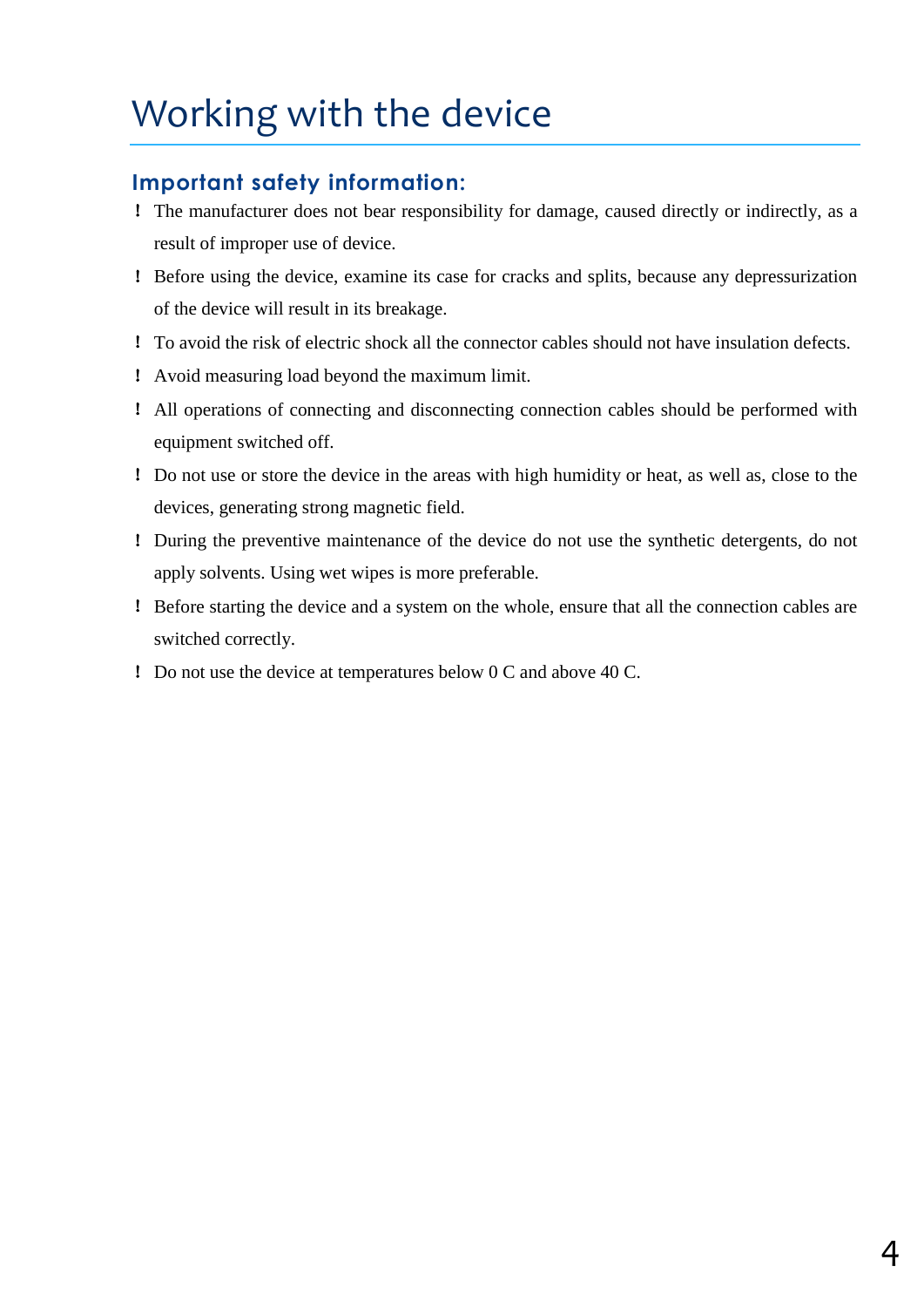## <span id="page-4-0"></span>**Identifying the functional parts of the device:**

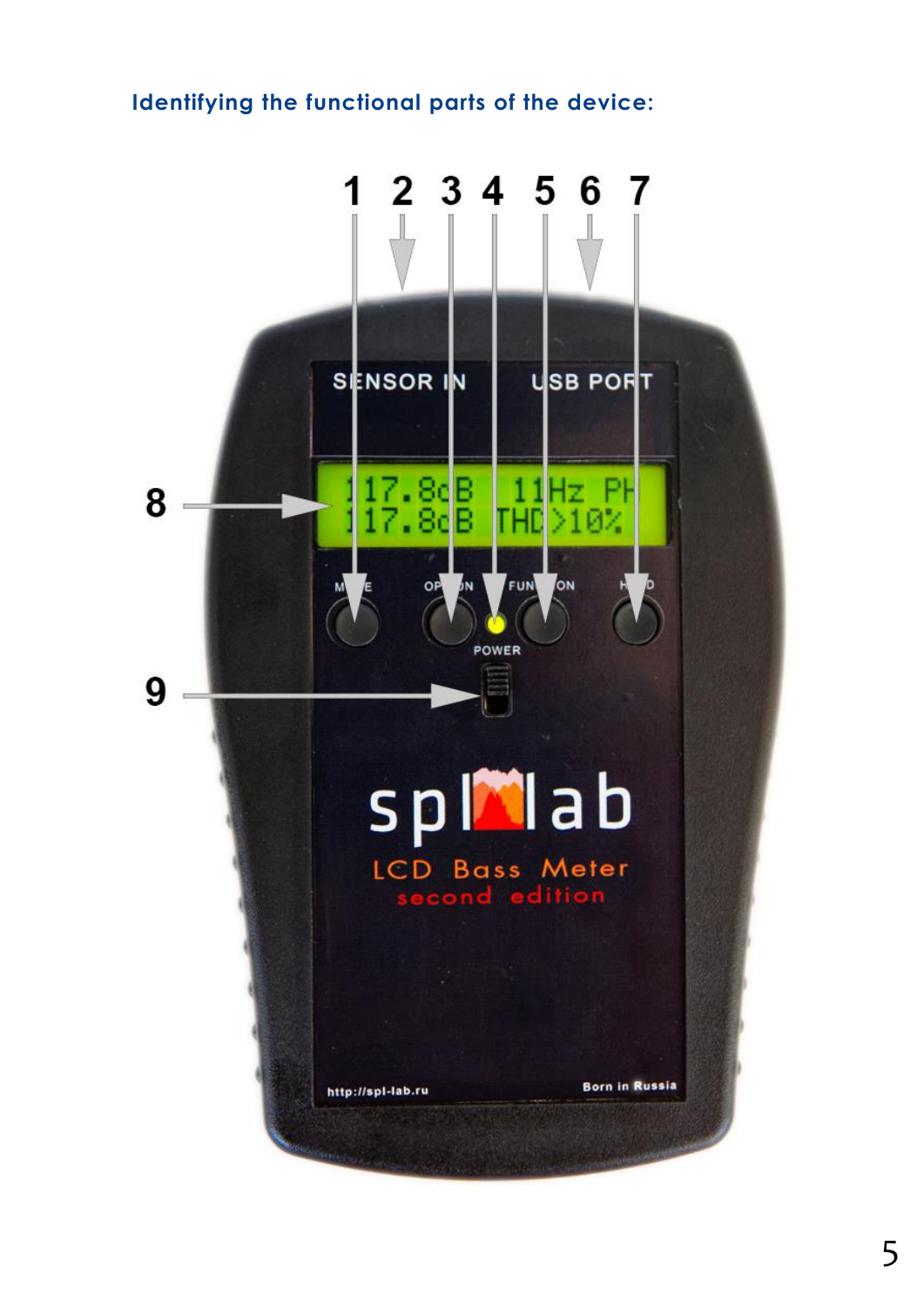| No.                     | <b>Element</b>  | <b>Assignment</b>                                        |
|-------------------------|-----------------|----------------------------------------------------------|
| 1                       | Button 1        | for switching the device operation modes                 |
| $\overline{2}$          | Lab-Bus port    | input jack for connecting the external sensors           |
| $\overline{\mathbf{3}}$ | Button 2        | the button assignment depends on the mode                |
| $\overline{\mathbf{4}}$ | Power indicator | three-coloured LED for indicating status of the device   |
| 5                       | Button 3        | the button assignment depends on the mode                |
| 6                       | USB port        | slot for connecting device to the PC or charger          |
| $\overline{7}$          | Button 4        | the button assignment depends on the mode                |
| 8                       | Display         | text display with automatic dimming of display backlight |
| $\boldsymbol{9}$        | Feed switch     | the slide switch for switching the device on/off         |

#### <span id="page-5-0"></span>**Device power supply:**

The device has battery compartment, which holds four AA type batteries/rechargeable batteries. The device runtime from batteries depends on the intensity of use and the type of sensors connected. The device can be also powered through USB, using a charger or PC. Use the LEDindicator for estimating a status of the device (according to the table below):

|               | <b>Green</b>                                                                                                      | <b>Orange</b>                                   | <b>Red</b>                                        |
|---------------|-------------------------------------------------------------------------------------------------------------------|-------------------------------------------------|---------------------------------------------------|
| <b>Glows</b>  | The device is on and operates from                                                                                | The device is on and operates from              | The device is off and                             |
| continuously  | the battery, battery charge is normal.                                                                            | external source of power, connected<br>via USB. | connected to external source<br>of power via USB. |
| <b>Blinks</b> | The device is on and operates from<br>the battery, battery charge is low.<br><b>Batteries should be replaced!</b> |                                                 |                                                   |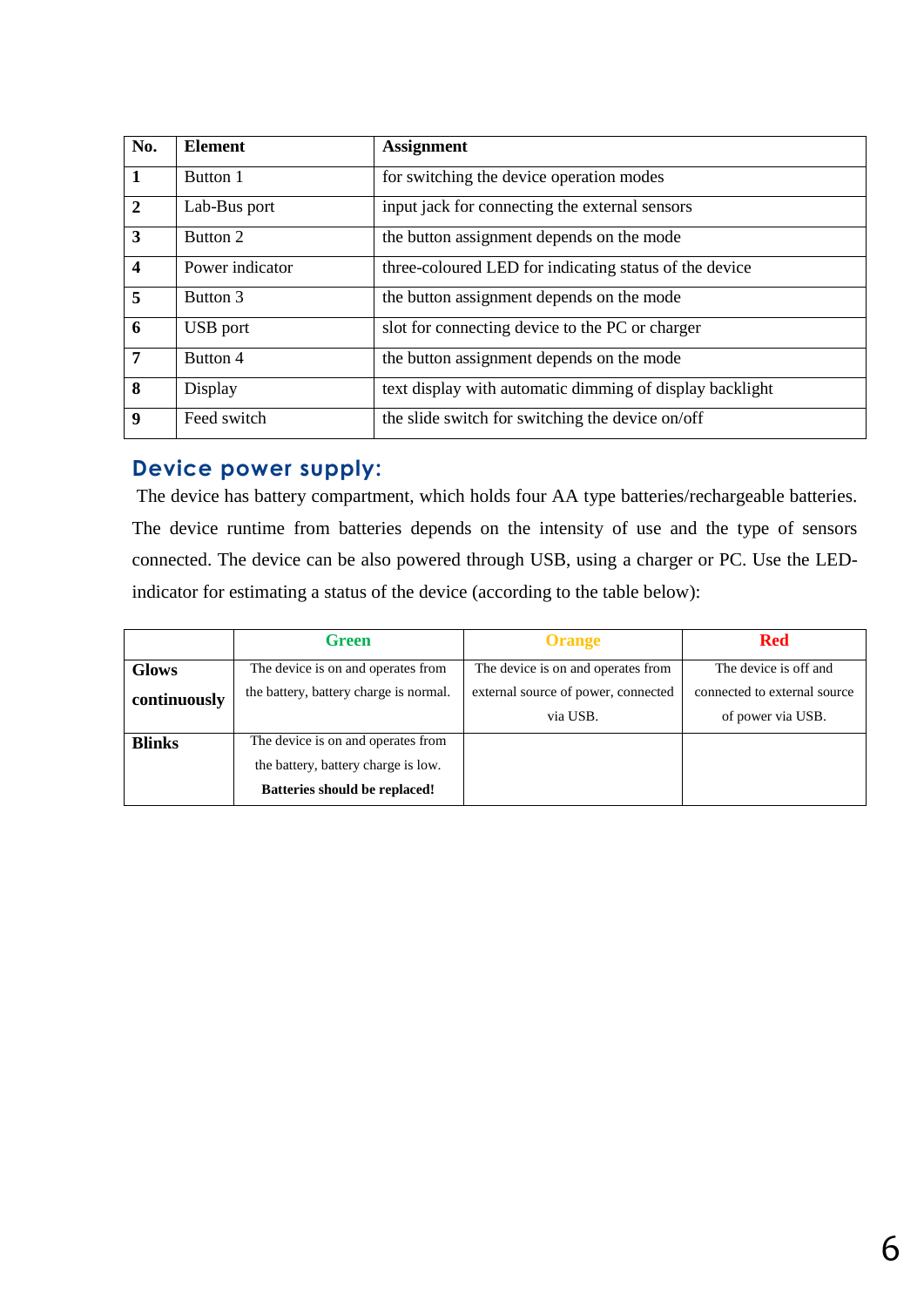## <span id="page-6-0"></span>**Starting the work and configuring the device**

Connect the sensor to Lab-Bus port. Switch the device on using the slide switch. After it is switched on you will enter the configuration mode - **CFG MODE**. The name shows up on the display immediately before entering a mode.

| 8888<br><b>BMR</b><br>189<br>-1-1<br><b>BRIDE</b><br><b>SER</b><br><u> 15 H H</u> 7<br>a wasa<br><b>SEE</b> | <b>BREEK</b><br>╨<br>a in B<br><b>MAN</b> | Ŧ<br>H |  |
|-------------------------------------------------------------------------------------------------------------|-------------------------------------------|--------|--|
| <b>BEEK</b><br>innan I                                                                                      |                                           |        |  |

Use **button 2** for switching between menu entries. Use **buttons 3** and **4** for changing the value of selected menu entry.

- **Sensor Type** selecting the type of sensor, connected to Lab-Bus port
- **Lighting**  enabling/disabling backlight and setting automatic display backlight dimming in seconds. Backlight goes off after the defined period of time and switches on when any button is pressed. **Please, pay attention that running time decreases, when the display backlight is used.** It is recommended to use an automatic backlight dimming option for saving the battery.
- **Calibration** selecting the type of calibrations, used for measuring in SPL  $\mu$  AVG modes: **"Classic"** or **"Magnum"**. The measurement results will differ depending on the selected calibrations.

#### <span id="page-6-1"></span>**Connecting to PC via the USB port**

Switch the device on and wait until the **CFG MODE** mode is loaded. Connect the device to a PC using USB port. Install drivers from the CD, which is included into the delivery set, or download them from Support section at Spl-Lab web site **[www.spl-lab.ru.](http://www.spl-lab.ru/)** Install the drivers and start Spl-Lab Measuring Center for connecting with the device. After device is successfully connected to the PC, the display of the device will show **Connected to PC**.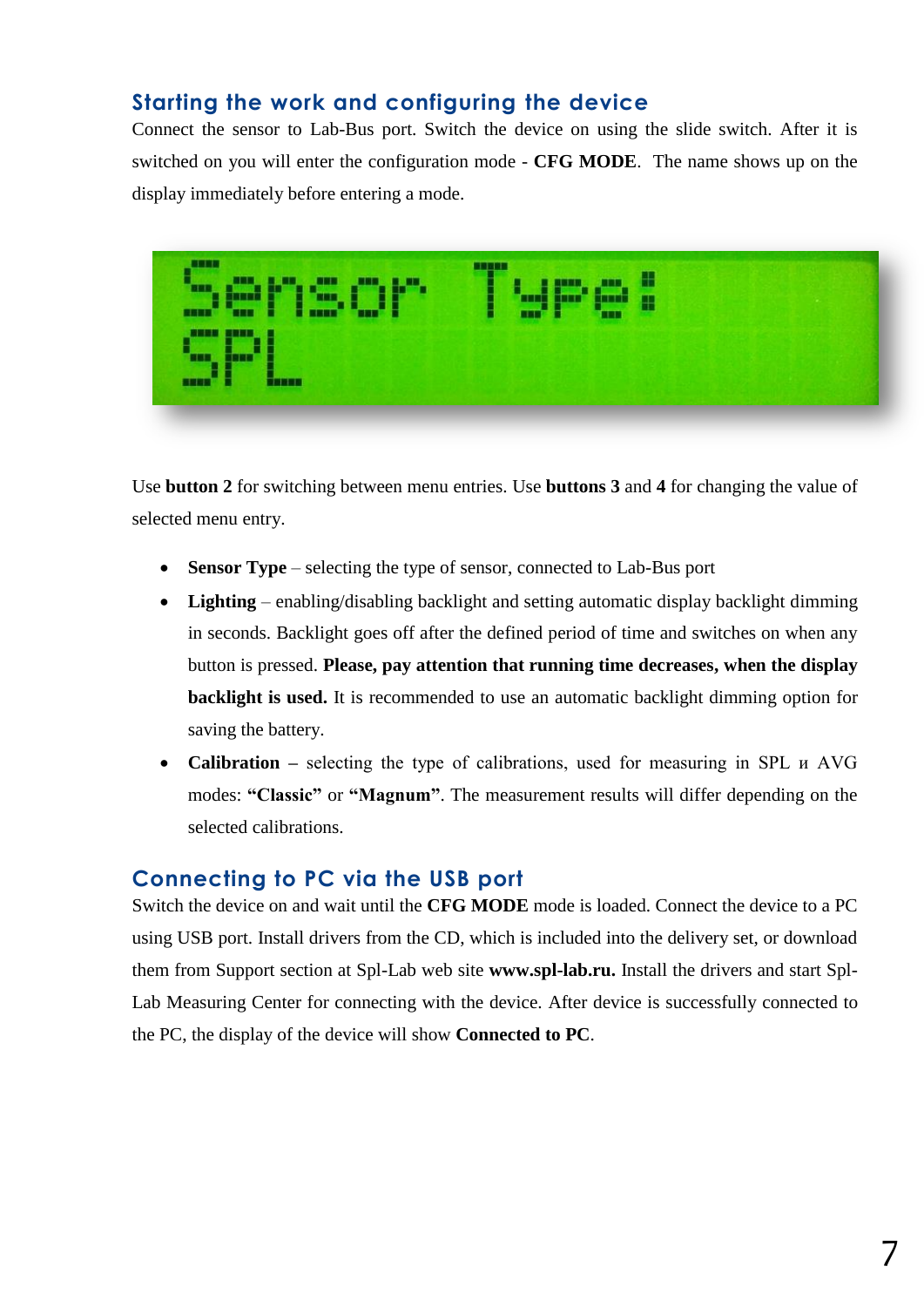### <span id="page-7-0"></span>**Firmware upgrade using PC**

- Download the latest firmware version from *Support* section of the **[www.spl-lab.ru](http://www.spl-lab.ru/)** website.
- Connect the device to a PC using USB cable.
- Unpack the archive with firmware to hard drive.
- Run **Loader.exe** and select firmware file.

| $COM:  COM5 - \mathbf{v} $<br>Auto-search COM |                        |      |                      |
|-----------------------------------------------|------------------------|------|----------------------|
|                                               |                        | File | <br>:Start load:<br> |
|                                               |                        |      |                      |
|                                               | $0\%$                  |      |                      |
|                                               |                        |      |                      |
|                                               | File: D:Wersion_1_0.cf |      |                      |

 Set a number of COM Port according to Port in Device Manager **(My Computer – Device Manager – LPT and COM Ports– Virtual COM Port)** 



Switch the device on and within **3 seconds press** "**Start load**" in the program.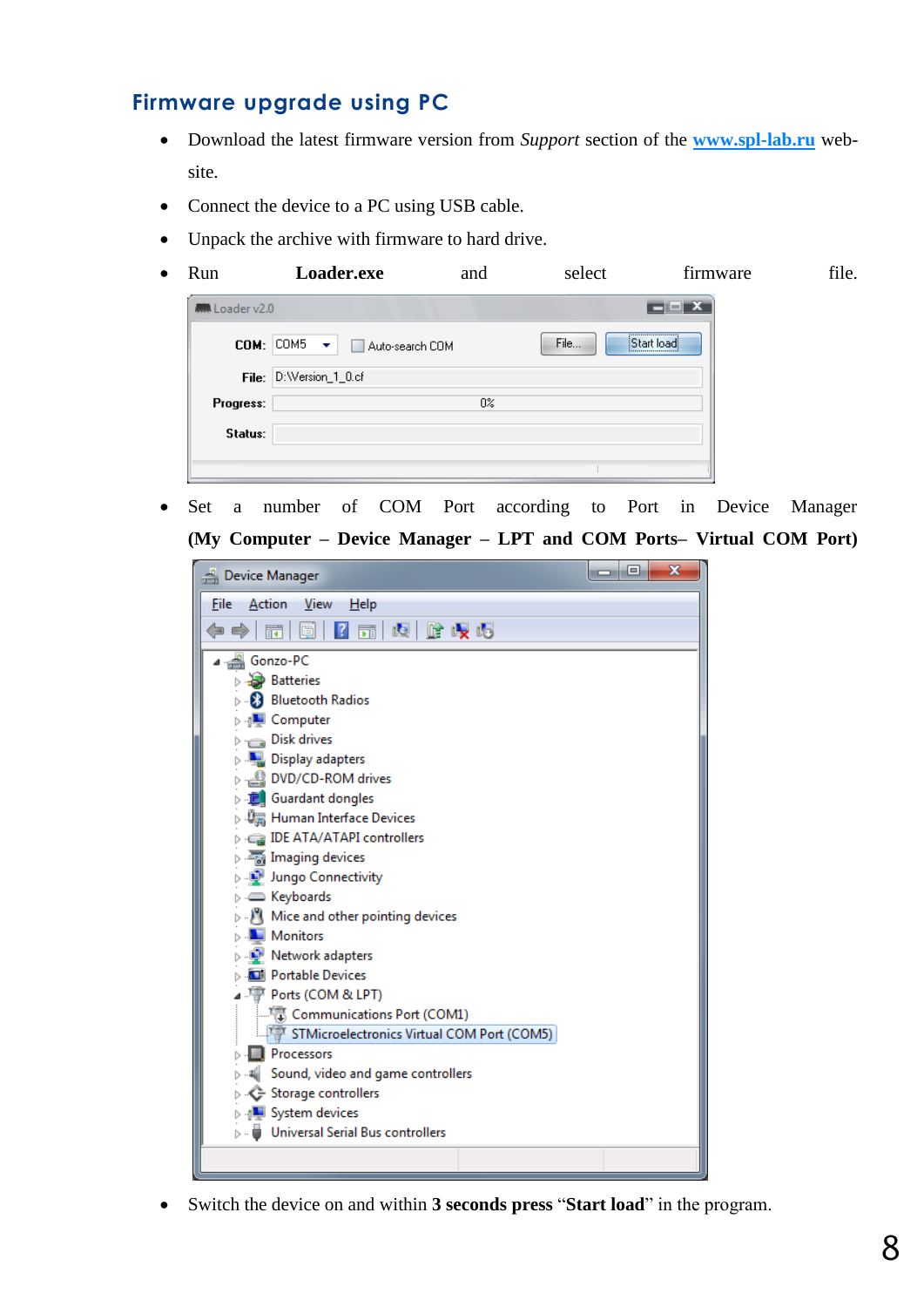Wait until firmware is successfully downloaded onto the device.

| <b>MM</b> Loader v2.0                                                             |                                                                       |  |  |  |
|-----------------------------------------------------------------------------------|-----------------------------------------------------------------------|--|--|--|
|                                                                                   | <br>File<br>$COM:  COM5 - \bullet $<br>Start loadi<br>Auto-search COM |  |  |  |
|                                                                                   | File: D:Wersion_1_0.cf                                                |  |  |  |
| Progress:                                                                         | 100%                                                                  |  |  |  |
|                                                                                   | Status: Load device succesful.                                        |  |  |  |
| Serial: 0000<br>Firmware info: file ver. 1.0, dev name "WBM", bootloader ver. 3.0 |                                                                       |  |  |  |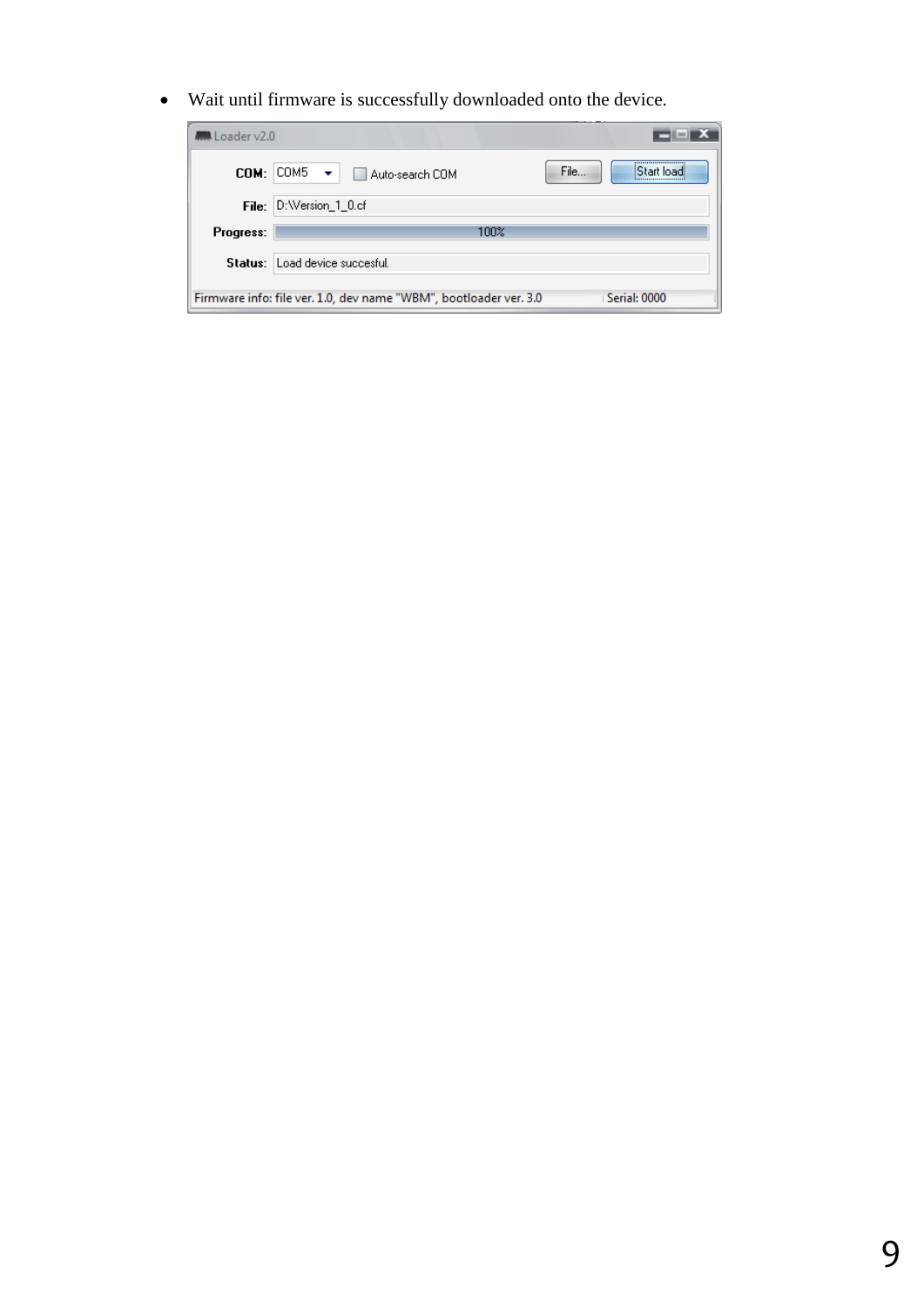# <span id="page-9-0"></span>Operation Modes

There are several operation modes in the LCD BASS METER. The name shows up on the display immediately before entering a mode. Modes are changed cyclically using **button 1**. Apart from the general operation modes there are measuring modes. Each measuring mode has unique algorithm for conducting measurements. The measuring mode will be disabled in case the required equipment is unavailable.

- **"CFG MODE"** is the configuration mode. The device automatically enters this mode after switched on.
- **"SPL MODE"** is the mode used for measuring the peak value of the sound pressure level for signals with frequency ranging from 10 to 120 Hz with resolution of 1 Hz. In this mode the waveform, spectrum, level and distortion of the measured signal are reflected. The mode works with **Next-Lab SPL Sensor.**
- **"AVG MODE"** is the mode used for measuring time-average peak value of the sound pressure level of the signal with frequency ranging from 10 to 120 Hz with resolution of 2 Hz. In this mode the level of the measured signal is reflected. The mode works with **Next-Lab SPL Sensor.**
- **"Connected to PC"** is the mode switches on automatically after device establishes connection with a PC via USB or Wireless network. The type of current connection is displayed. Managing the device is unavailable in this mode. For exiting the mode disable the connection on the PC.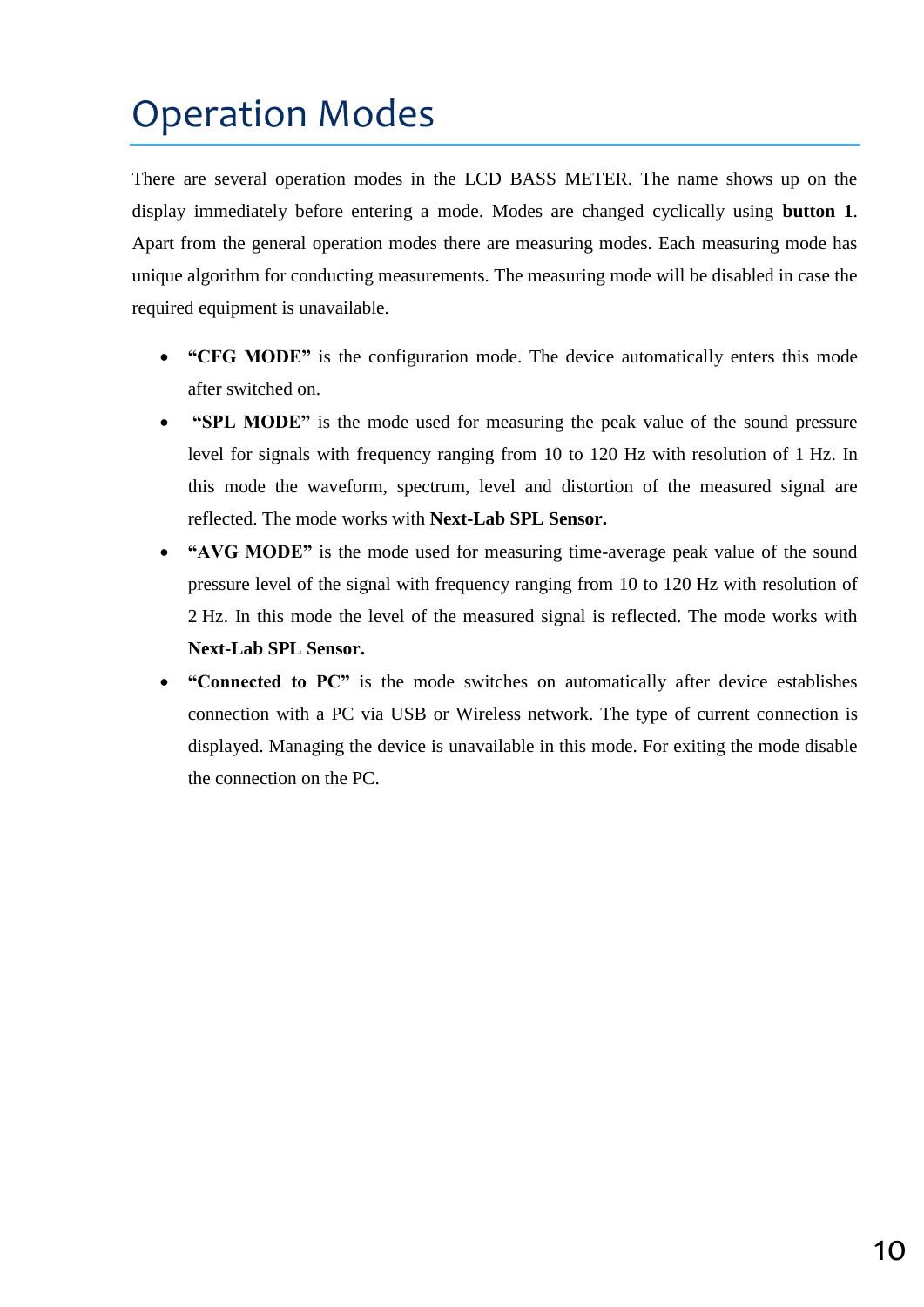## <span id="page-10-0"></span>**SPL Measuring Mode**

The SPL mode is intended for measuring the sound pressure level of the low frequency sound signals. The length of the analysed part of the signal equals to one second. The resultant value of the sound pressure level is calculated from several spectral components for each analysed part of the signal separately.



- **"157.9 dB"** is a section displaying the main result
- **"45Hz"** is a section displaying the frequency
- **"PH"** the indicator that is responsible for enabling/disabling the Peak hold mode. Use the **button 4** to enable/disable the Peak hold mode. The main result section holds the maximum amplitude reached during the entire time of measurement, and in the frequency area - the frequency at which the maximum amplitude value was reached. Collected data is reset by pressing **button 4** twice.
- **"146.2dB"** is a section displaying the current result (not being displayed if the Peak Hold **(PH**) mode is not enabled)
- **"THD=2.3%"** is the harmonic distortion coefficient value of the signal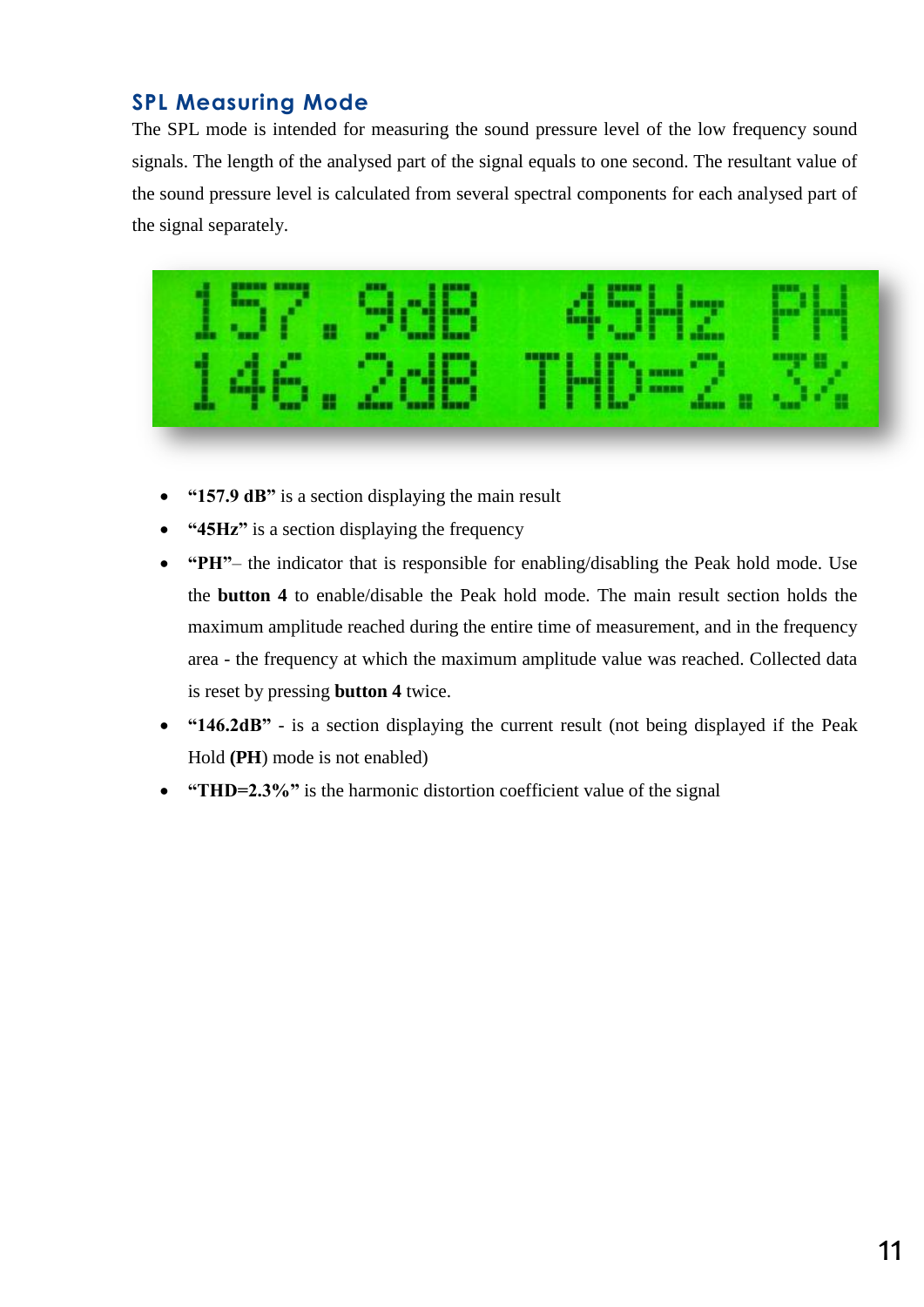## <span id="page-11-0"></span>**AVG Measuring Mode**

The AVG mode is intended for measuring the time-average sound pressure level of the low frequency sound signals. The length of the analysed part of the signal equals to 1/2 second. Current value of the sound pressure level is calculated from several spectral components separately for each analysed part of the signal. The resultant value is arithmetic average of peak figures, selected within the number of analysable parts of signal, specified in the **"P"** parameter.



- **"139.7 dB"** is a section displaying the main result
- **"50 Hz"** is a section displaying current frequency
- **"P1"** is the defined period value. For changing the period, use **button 2**.
- **"120.3 dB"** is a section displaying the current result
- **"T:None"** indicates duration of the current measurement in seconds. For starting/stopping the measurement press **button 4**. Before starting measurement the 5 seconds long countdown is provided.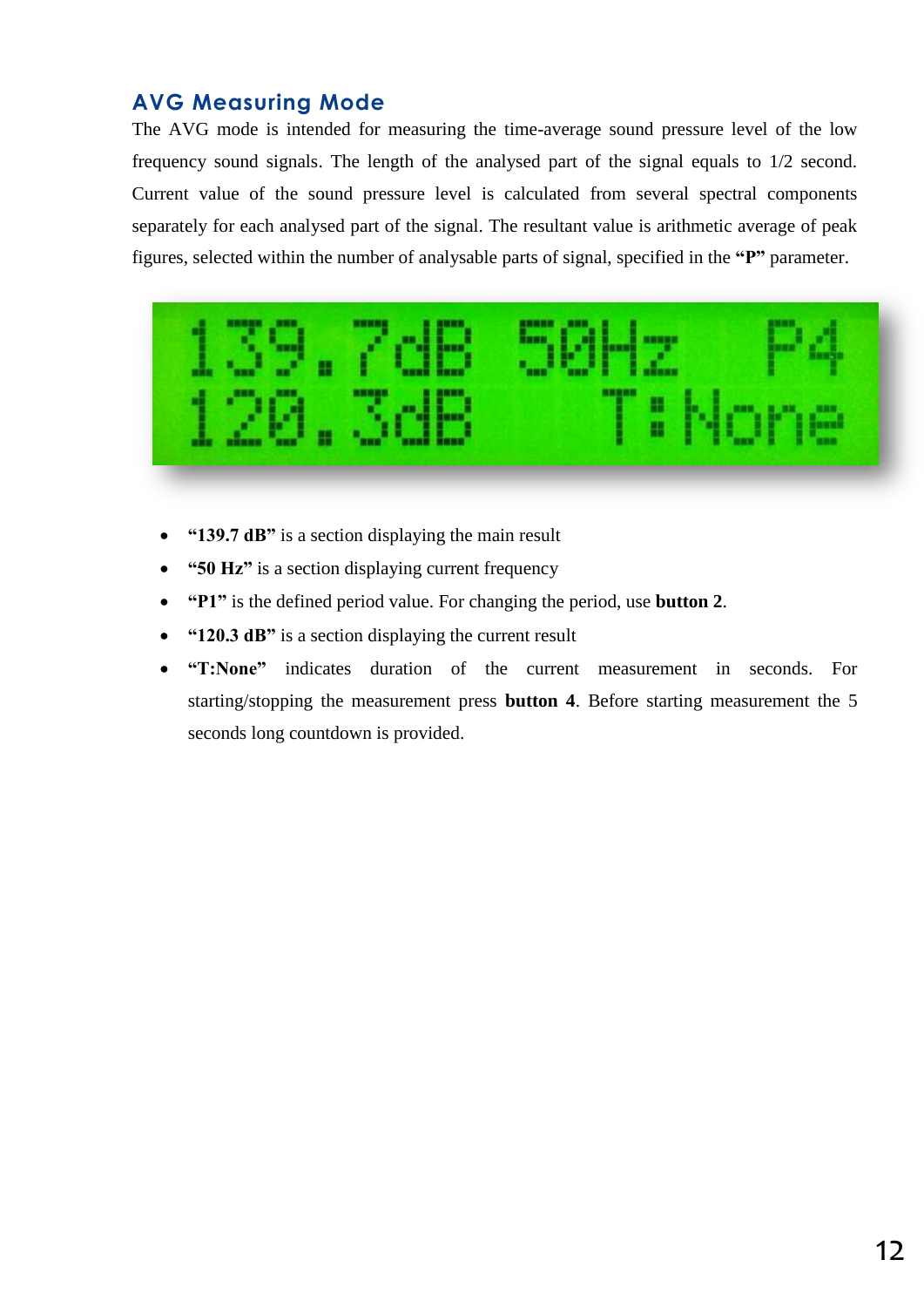# <span id="page-12-0"></span>Description of the CD tracks

The CD included in the Spl-Lab equipment distribution kit alongside with software contains specialised audio tracks with test signals for adjusting a system. Consider that these tracks are recorded not in the file form, but as tracks in Audio-CD format. For playing back the tracks from the CD use specialised software or CD player. It is possible that some CD player models will not read the audio content of the CD. In such case or if it is more convenient for you to use the audio files, download the archive with test signals from **"Support"** at Spl-Lab web site. Table with track description below:

| No. of track       | <b>Contents</b>                                                                      |
|--------------------|--------------------------------------------------------------------------------------|
| <b>Track 1</b>     | Pink noise 20-20 000 Hz                                                              |
| <b>Track 2</b>     | Pink noise 40-60 Hz                                                                  |
| Track 3            | Pink noise 60-80 Hz                                                                  |
| <b>Track 4</b>     | Pink noise 80-100 Hz                                                                 |
| Track 5            | Pink noise 100-120 Hz                                                                |
| Track 6            | Pink noise 120-140 Hz                                                                |
| <b>Track 7</b>     | Pink noise 140-160 Hz                                                                |
| <b>Track 8</b>     | Pink noise 160-180 Hz                                                                |
| <b>Track 9</b>     | Sweep-tone $30-20$ Hz Level $-0$ dB.                                                 |
| <b>Track 10</b>    | Sweep-tone $35-25$ Hz Level $-0$ dB.                                                 |
| <b>Track 11</b>    | Sweep-tone $40-30$ Hz Level $-0$ dB.                                                 |
| <b>Track 12</b>    | Sweep-tone $45-35$ Hz Level $-0$ dB.                                                 |
| <b>Track 13</b>    | Sweep-tone 50-40 Hz Level $-0$ dB.                                                   |
| <b>Track 14</b>    | Sweep-tone $55-45$ Hz Level $-0$ dB.                                                 |
| <b>Track 15</b>    | Sweep-tone 60-50 Hz Level $-0$ dB.                                                   |
| <b>Track 16</b>    | Sweep-tone $65-55$ Hz Level $-0$ dB.                                                 |
| <b>Track 17</b>    | Sweep-tone 70-60 Hz Level $-0$ dB.                                                   |
| <b>Track 18</b>    | Sweep-tone $75-65$ Hz Level $-0$ dB.                                                 |
| <b>Track 19</b>    | Sweep-tone 80-70 Hz Level $-0$ dB.                                                   |
| <b>Track 20-80</b> | Sine signal. The number of track corresponds to the signal frequency. Level $-0$ dB. |
| <b>Track 81</b>    | Sweep-tone: Sweep-tone $20-20,000$ Hz Level $-0$ dB.                                 |
| <b>Track 82</b>    | Sine signal with frequency of 100 Hz                                                 |
| <b>Track 83</b>    | Sine signal with frequency of 200 Hz                                                 |